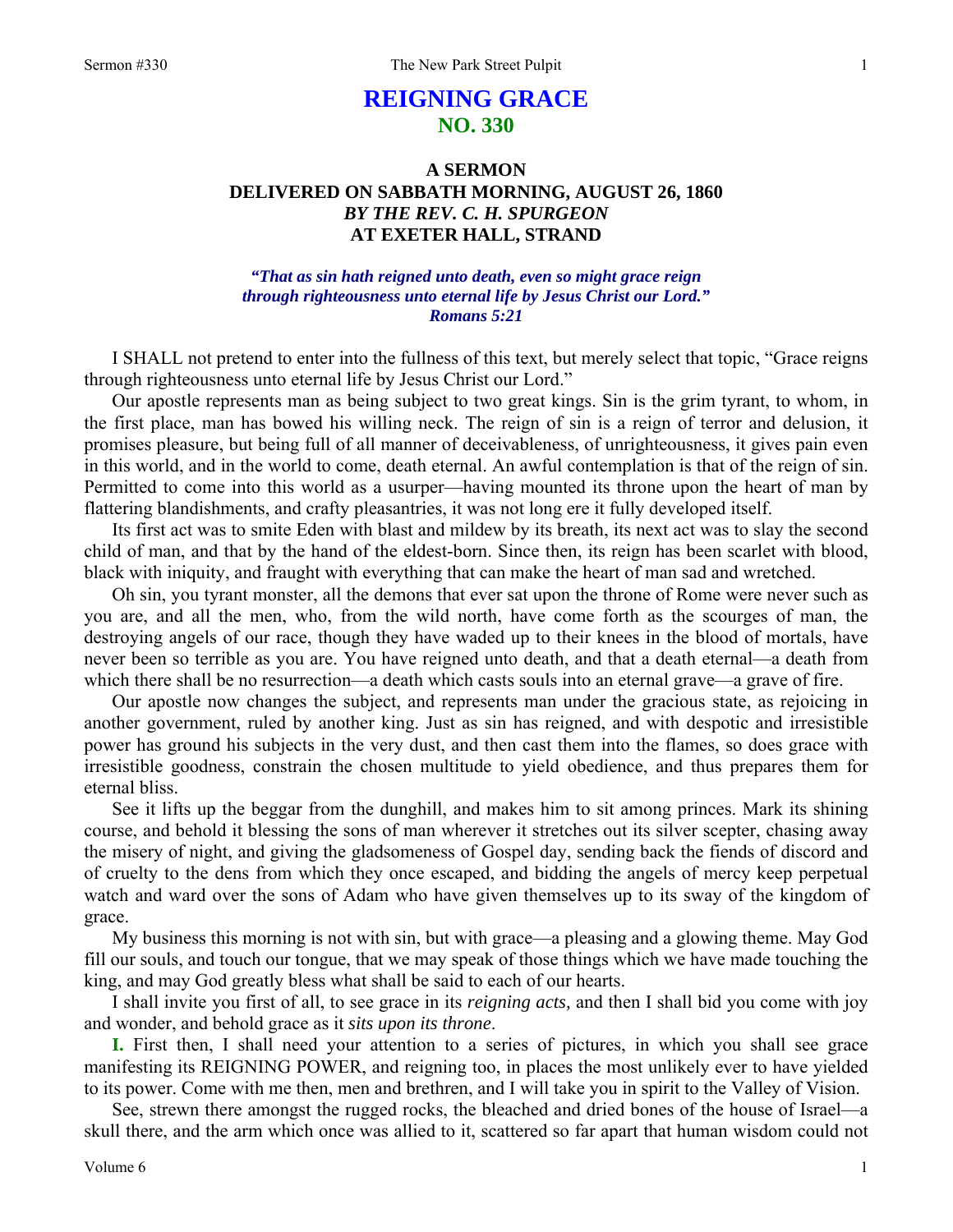bring them bone to bone, much less could human strength clothe the bones with flesh. Death reigns there—that irresistible all-subduing power, before whom monarchs and all their armies, though they be numberless as the host of Xerxes, must bow themselves. O, Death! we come this day to see you defeated, to see you cast from your throne. But who shall do it? Come forth, you ministers of Christ and see what you can do.

Here are souls spiritually dead—nay, dry—as far away from hope as the bones of the charnel house are from life. Come, you ministers, attune your eloquence and see what you can do.

Behold, Chrysostom speaks, the golden-mouthed John showers forth his marvelous sentences, but the bones stir not, and now Whitefield speaks with seraph voice as though he would move heaven and earth, but there is not a motion amongst those crisp particles that once might have lived, but which live no more.

Come, Esaias, and let us hear your thundering appeals, or you Jeremiah, cannot your tears bedew these bones with the circulating drops of life? Come you, Ezekiel, with your eagle eye and with your soaring wing, or you Daniel, with your fiery words piercing through the thick clouds of the future, and exposing, as with lightning fire, the glory that is to come.

I hear them speak, and seer follows seer in noble emulation of earnest utterance, but the dry bones move not, they are locked in the fell embrace of death, and life comes not to them even by these living words. Alas! eloquence, and human might and wisdom, and rhetoric and logic, aye, and zeal and earnestness, and God-given passion cannot wake the soul of the spiritually dead. Though all the men whom God has chosen to be His representatives from the beginning of the reign of grace even to the end thereof—though all should strive and persuade, and plead with eloquence that might move a rock, yet souls dead in trespasses and sin could not and would not live by power so weak as this.

Come, you apostles and confessors, Paul, and Peter, and John, and all the holy brotherhood of inspired ambassadors, come, I say, and spend your strength in vain, for apart from divine grace, you cannot charm the dull cold ear of death, or stir the torpor of a spirit dead in sins. And now Moses, you who did smite the firstborn of Egypt, the chief of all her strength, come you forth and lift up the fiery tables of stone, and bid these men live by the works of the law. But no, he declines the futile task, he knows that he is of no power to deal with souls that are dead.

But hearken, the voice Divine exclaims with trumpet voice, "Almighty grace, arise and quicken these dead souls," and behold, grace stands before you, in angel form—nay, better in the form of man, or rather incarnate God, and I hear Him say, "Thus saith the LORD, Ye dry bones live." Hark to the rustling as every bone hastens to its fellow, see how the skeleton starts upright, and how the flesh grows on the frame. "Come from the four winds, O breath, and breathe upon these slain, that they may live."

It is done, and in the place of a charnel house you see an army and what once seemed to be the rubbish and sweepings of a tomb now stands before you a great host as the host of God, a host of men full of life, and who shall soon be clothed with glory. "Grace reigns unto eternal life."

Ah! do you understand this parable? Has this act ever been performed in you? Oh! there are some of you over whom a mother wept and for whom a father prayed, and many a time have these eyes wept for you too, and I have longed for your soul's salvation, and sought out goodly words which might move your heart. But you were like the deaf adder, you would not hear nor be charmed—charm we never so wisely.

Ah! but glory be to God, you heard at last. How was it? How was it, I say? Speak! Speak! you who have been brought out from spiritual death, how was it accomplished? By the might of the creature? by the power of the law? by the energy of nature? "No," unanimously you cry, '"grace hath done it, grace hath reigned in us unto eternal life."

Rest awhile and now come with me and behold another scene. The man is alive, he has been quickened—but no sooner is he quickened than he feels the terrible bondage of sin. See him yonder. I see him now in vision before my very eyes. He is a man who has been a drunkard, a swearer, and all else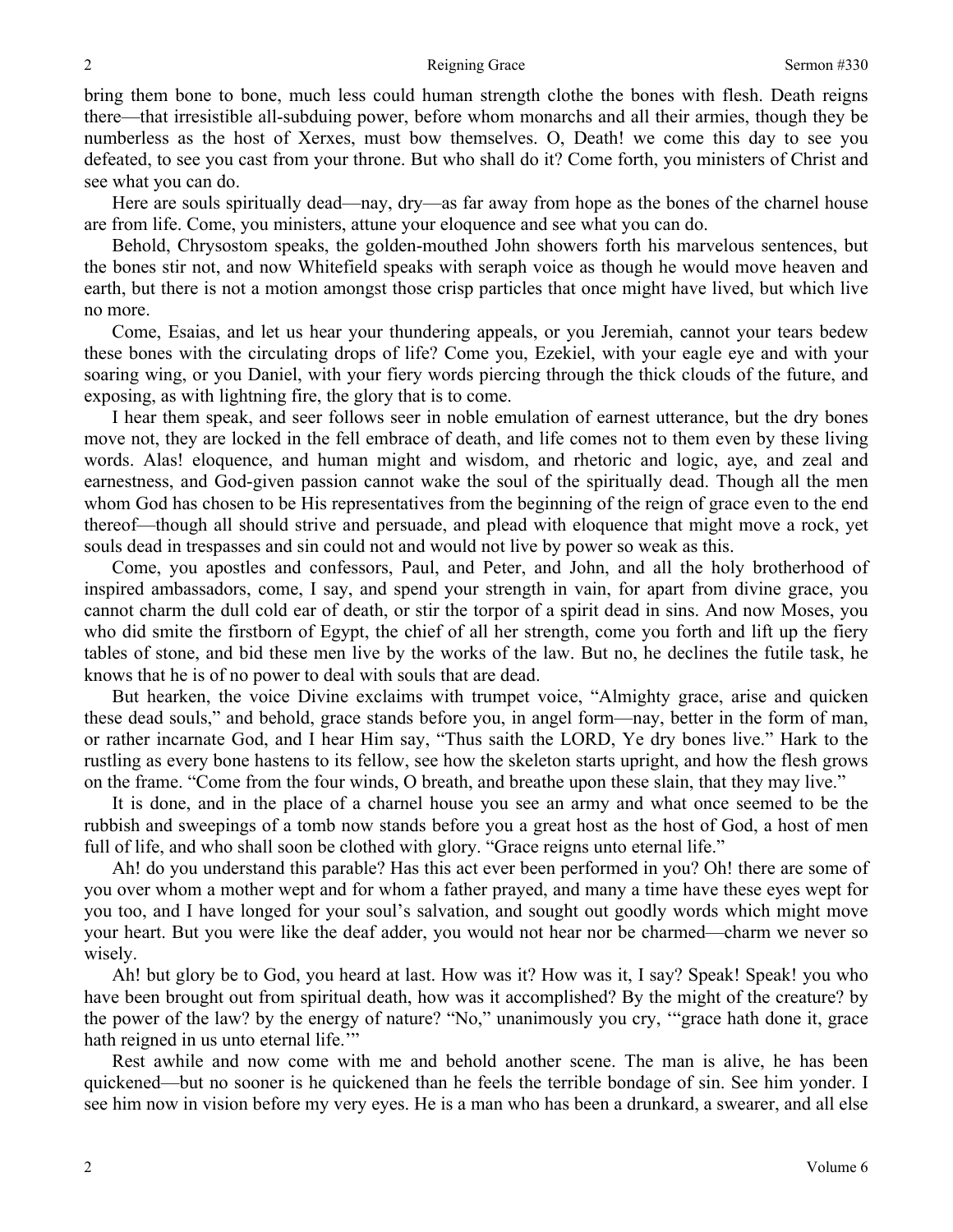#### Sermon #330 Reigning Grace

that is vile. All manner of sins has he committed, but now he feels that this mode of life will surely end in eternal death, and he therefore longs to escape.

But see how he is bound with a hundred chains, and held in bondage by seven devils fierce and strong! See him yonder! The hot sweat is on his brow while he strives to free his right arm of one huge bloated devil, called drunkenness, who seeks to hold him down and rivet the fetters about his wrist. See how he struggles with foot and hand, for he is a prisoner everywhere, like Laocoon of old, whom the serpents enfolded from head to foot, although he strove to rend away those awful folds, and to escape the jaws which stained his holy fillets with their venom.

Shall that man ever be delivered? Can that slave of lust snap fetters so strong, which have for years been about him till they have grown into his very flesh and become part of his nature? Shall that lip be freed from the propensity to swear? Can that heart be delivered from pride? Shall that foot be so turned from all its paths that it shall hate the road of wickedness, and shall that eye no longer be filled with lust and crime, but shall it flash with purity and joy?

Come hither, sirs, you that are wise. You who understand how to reform mankind—come and ply your arts upon him and see what you can do. The man sincerely longs to be delivered, but when he thinks he has pulled off one coil of the old serpent, lo! like a huge constrictor it has folded itself again. He goes back again, like the sow that was washed to her wallowing in the mire. There seems for him no deliverance. His nature still is vile, and though he longs to be free, yet that nature has the mastery over him.

Oh, some of you know what this means. You know how you took the pledge, perhaps a score of times, but you broke it as often. You know how you promised yourself you would never curse God again, but in a moment of passion you were overpowered, and again the oath came trembling from your tongue. All these things—all your resolutions and your vows were powerless. They could not deliver you, they could not set you free.

But grace come hither, and see what you can do. Grace speaks the word and says, "Get thee hence, Satan—avaunt ye fiends—let the man be free," and free he is, no more to be a slave. Now he hates the things which once he loved. Now he abhors the vices in which he once indulged. Now to be holy is not hard to him, it would be harder far to make him live in sin as once he did. His nature is changed. Grace has so entirely new-created the man that he is a new creature in Christ Jesus, and he runs with delight and joy in all the paths of holiness. Grace has done it. Grace reigns unto eternal life.

But now come with me to another scene. There in the prison of conviction, bound in affliction and iron—there sits a miserable wretch. The walls of his dungeon are of solid granite, and the door thereof is of brass, with many bolts most fast and firm. The captive sits both day and night with tangled hair, weeping, weeping, weeping. Ask him why and wherefore, and his answer is, "I have sinned—I have sinned, and I cannot look up. Beneath me there is the yawning gulf of death, and deeper still a devouring hell, above me there is an angry God, and a judgment seat blazing with vengeance, within me there is an accusing conscience, the foretaste of the wrath to come."

"But is there not hope for you?" "No," says he, "none, I am righteously bound, and 'tis only longsuffering mercy which spares me yet a little while, for if I had my due deserts I should be taken out to execution and that at once."

Oh, come hither, you sons of mirth, and see what you can do for this poor prisoner. Can your music and your dancing open yonder gates, or shake those adamantine walls? Come hither, you that are masters of the art of consolation, see what you can do. But as one that sings songs to a sad heart, and as vinegar upon niter, so are you. In vain even the minister himself, knowing the blessings of the Gospel, sets before that man the grace of Christ and the riches of His love, all that the minister can say, though sent of God, seems but to plunge him deeper in the mire.

"Ah," groans the mourner, "Christ is merciful, but I have no part in Him. Yes, I know He is able to save the chief of sinners, but not such a one as I am, my heart is too hard, too vile." He puts from him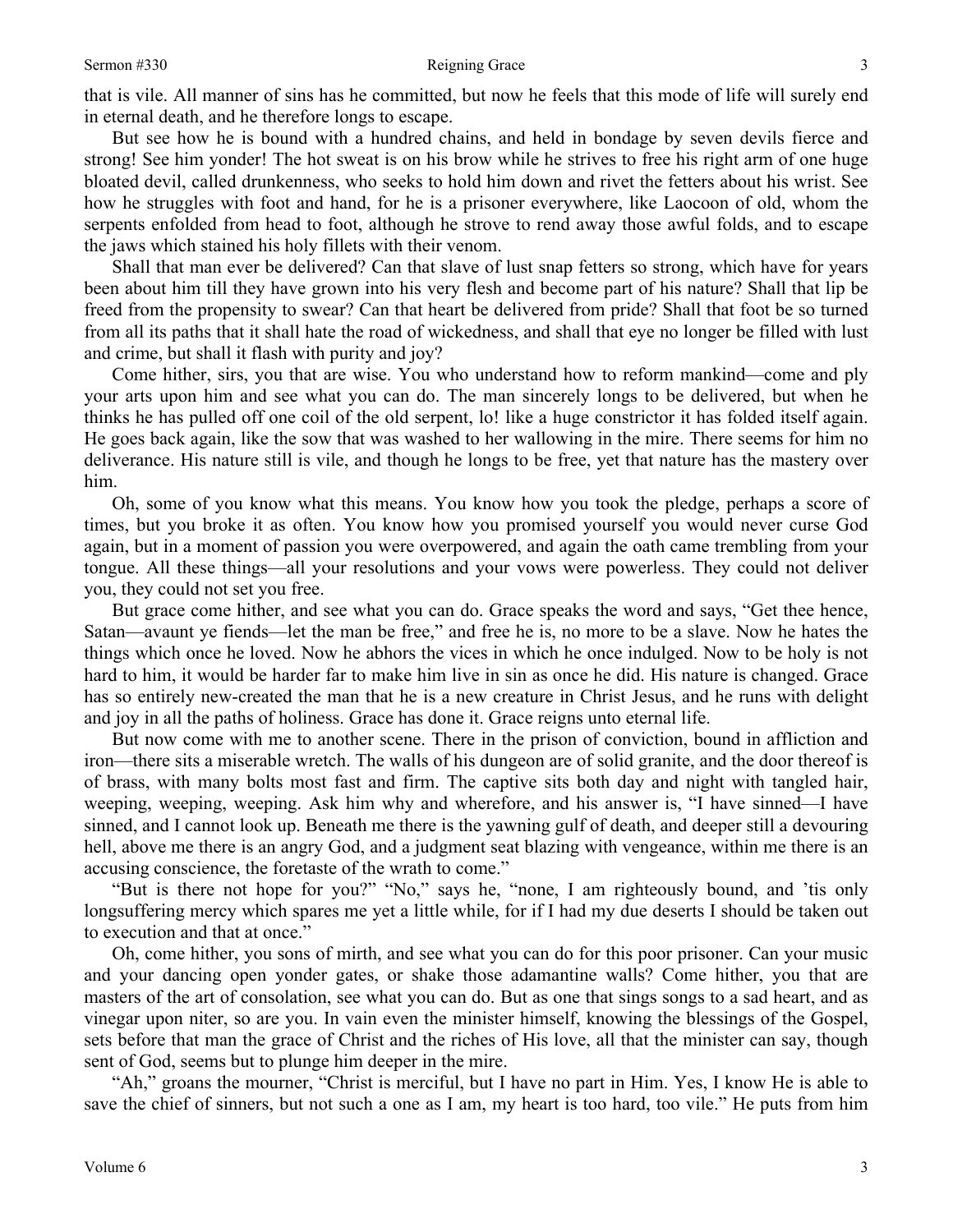the way of salvation, and goes back to his cold stony state, weeping, weeping, weeping, both by night and day.

*Grace, come and see if thou canst reign even here*. I see him come, and bearing in his hand the cross, he speaks to the prisoner and cries, "Look hither, look hither," and oh! let us wonder to tell it, when the prisoner lifts his eyes he sees a Savior bleeding on the tree, and in a moment a smile takes the place of his sorrow, he receives the oil of joy for mourning, and the garment of praise for the spirit of heaviness. "Rise, rise," says grace, "you are free, you are free, shake yourself from the dust, pluck off your sackcloth, and put on your beautiful garments, lo," says he, "see what I have done."

And he breaks the gates of brass, and cuts the bars of iron in pieces. As the walls of Jericho fell down before the blast of the trumpet, so fall the walls of the dungeon, and the man finds himself rejoicing, and glad, and free, an heir of heaven, a child of God, his feet are set upon a rock, and his goings are established. Oh! grace divine, what have you done—you are indeed triumphant, O reigning grace, where despair itself had triumphed.

Thus have I painted you three pictures. O that I had the hand of those mighty masters who could depict these things until they stood out visibly before your eyes. I shall want your patience this morning—I know I shall have your attention, as I take you from place to place, and show you how grace reigns. And now, the sinner set free both from the chains of his old lusts, and of his old despairings, says within himself—

> *"I'll to the gracious king approach, Whose scepter mercy gives; Perhaps He may command my touch, And then the suppliant lives."*

I see him journeying towards a palace exceedingly fair and beautiful to look upon, as he enters the gate, he hears a whisper in his heart which is, "This is the palace of justice, you will be driven forth with shame from these walls for you are too vile to have an audience here." Ah! but says he—

> *"I can but perish if I go, I am resolved to try; For if I stay away I know I must for ever die."*

He traverses the passages of the house with beating heart, until at last he comes to the audience chamber, and there, enthroned on light, he beholds a glorious king. The sinner dares not so much as look up, for he knows not whether he shall feel devouring fire, or whether mercy shall speak to him with her silver voice. He trembles, he all but faints, when lo, reigning grace who sits smiling upon a throne of love, stretches out its scepter and says, "Live, live."

At that sound the sinner revives, he looks up, and ere he has fully seen the wondrous vision, he hears another voice—"Thy sins which are many are all forgiven thee; I have blotted out like a cloud thine iniquities, and like a thick cloud thy sins; I have chosen thee and not cast thee away."

And now, the sinner, bowing low before the throne of mercy, begins to kiss its feet with rapture and delight, and mercy cries, "Rise, rise, my beloved one, I have put a fair jewel upon thy neck, I have clothed thee with ornaments, I have decked thee with pearls and precious stones as a bridegroom decketh out his bride. Go then, and rejoice, for thou art my son who was lost, but art found, who was dead, but is alive again."

Never, perhaps, does grace seem more glorious than when, with the silver scepter in her hand, she touches the despairing, fainting sinner, and cries, "Live." My soul remembers that glad hour. I speak from out of the fullness of my heart. Oh, thou golden moment, thou shalt never be forgotten, when mercy said, "Son, be of good cheer, thy sins are forgiven thee."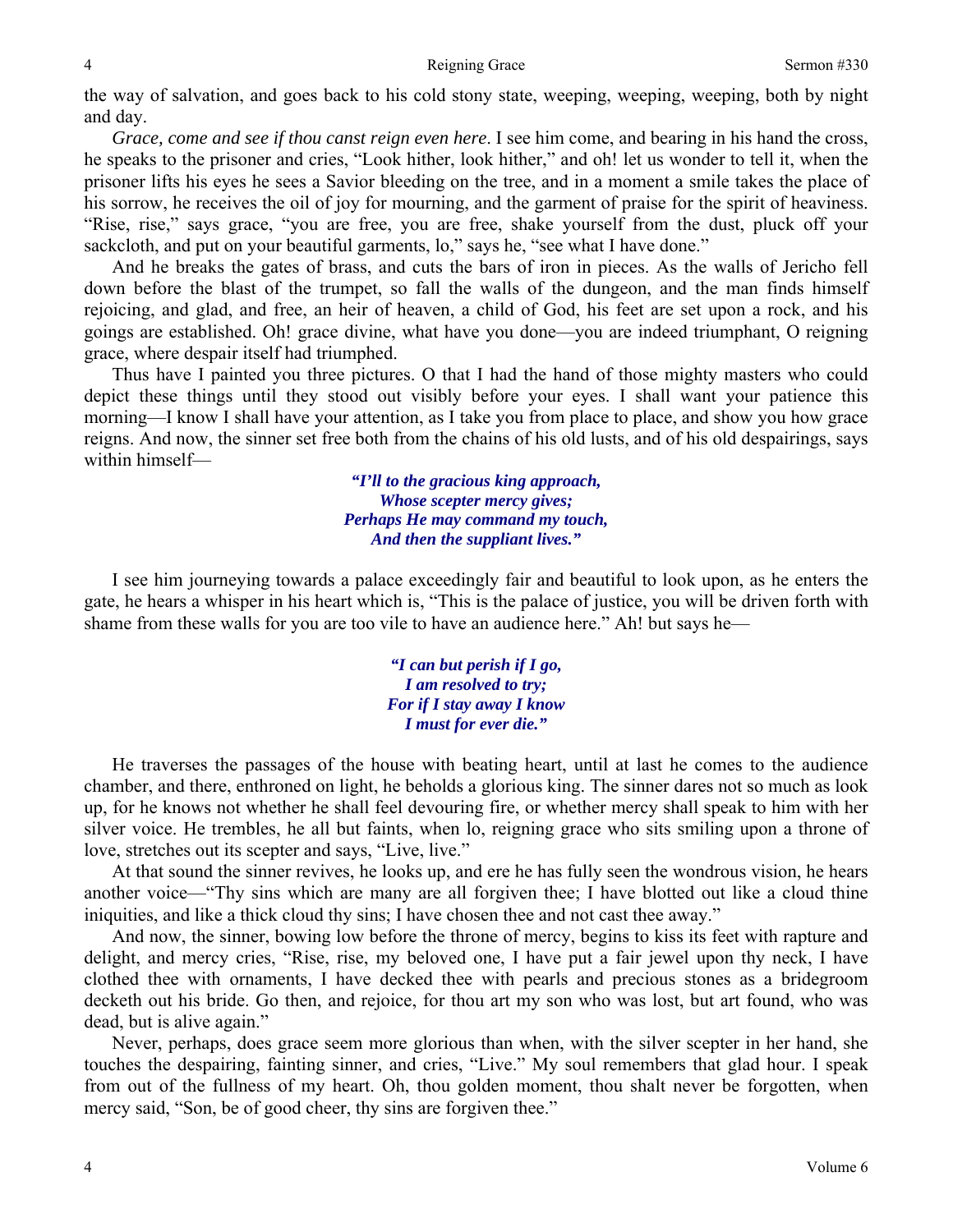#### Sermon #330 Reigning Grace

But we must pass on. The man has now become a forgiven one—a saint, but grace has not ceased to reign, nor has he ceased to need its reign. 'Tis after sin is forgiven that the battle begins. If we had only grace enough to transform us from sinners into saints, it were not worth having, because saints would soon return to their sins, unless grace were constantly bestowed.

And now let me show you a saint after he has been renewed by grace. There he stands, sir, and did you ever see a man in such a position as that! You have heard of battles, and you have sometimes read the story of some valiant hero around whom the battle made fearful center, who had to fight, with horses slain beneath him, standing on heaps of bodies which he had slain. Behold his ardor, his courage, his burning valor, as he finds that he is the target for all arrows, that all the battle-axes and the spears are dashed and thrust against his person, that every son of wrath is thirsting for his blood. See now he hurls about him a hail of iron blows. Right, left, and all around, his sword sweeps in awful circle.

Now such is the true Christian—such and yet more solemn is his position. There has never such a fight been seen on earth as that man must wage who hopes to enter into the kingdom of heaven, for no sooner are we converted than at once hell is alive against us, and earth is on fire with anger, and we have both earth and hell to dispute our salvation.

Young Christian, do you tremble? Let me do with you as Elias did with his servant of old. Young man, you see horses and chariots that are innumerable, come with me, and I will pray for you, and touch yours eyes. What see you now? "Oh!" says he, "I see the mountain, full of horses of fire and chariots of fire that are round about Elijah!" Blessed be His name, 'tis no vision—'tis the very truth, "More are they that are for us than all they that be against us," and if the fray thickens, angels shall rush to the valley with their good swords to drive back the foe, and the standard-bearer shall not fall, though fall full well he may.

The soldier of Christ shall stand, for underneath him are the everlasting arms, he shall tread upon his enemies and shall destroy them, in the words of Deborah of old, "O my soul, thou hast trodden down strength." So then, grace reigns in the thick battle of temptation, and makes those who are the subjects of its kingdom more than conquerors through Him that hath loved them.

To push further still. The man, being kept in temptation, has a work to do for his Lord, and I have often felt that there is no case where grace reigns more powerfully than in the use which God makes of such poor, infirm, feeble, decrepit creatures as His servants are.

Let me show you a picture of grace reigning. Do you see Peter there in hall afraid of a little maid? He denies his Master, and with oaths and curses he says, "I know not the man." Wait awhile. Some six or seven weeks have passed, and there is a great crowd in the streets, there is a multitude gathered from all countries—Parthians, Medes, Elamites, and the dwellers in Mesopotamia. Who is to preach to them—who shall be the minister? Grace—to thine honor let it be told—you did not select John who stood at the foot of the cross, nor he who was surnamed Zelotes, because of his zealousness—no, Peter who denied his Master, must come forth to own Him afresh.

And here he comes. I think I see him. Perhaps as he ascends the place where he is to speak his heart whispers to him, "Simon, son of Jonas, what doest *thou* here?" The cock crows Simon, and it reminds you that you did deny your Lord, what doest thou here? And then conscience seemed to say, "Art *thou* the man to be a preacher—*thou!* Give place, can *you* hope to do any good, or to save immortal souls, such a feeble head-strong, presumptuous worm as you are?"

But grace is with him. Grace has touched his lip, and the cloven tongue is like a sword of fire within his mouth, he comes forward—and he begins to speak. Soon the heavenly fire descends from Him upon the multitude, and that day, three thousand baptisms tell what God can do, and how grace can reign in the feeblest instrumentality.

I am the living witness that God can make use of the weakest means to accomplish the mightiest results. In that day when you shall review the sling of David, and the ox-goad of Shamgar, when you shall have to look back upon Jael's nail, and these little things which have done great exploits, then shall I beg you to write down my name as that of one by whom many souls have been saved, but who, himself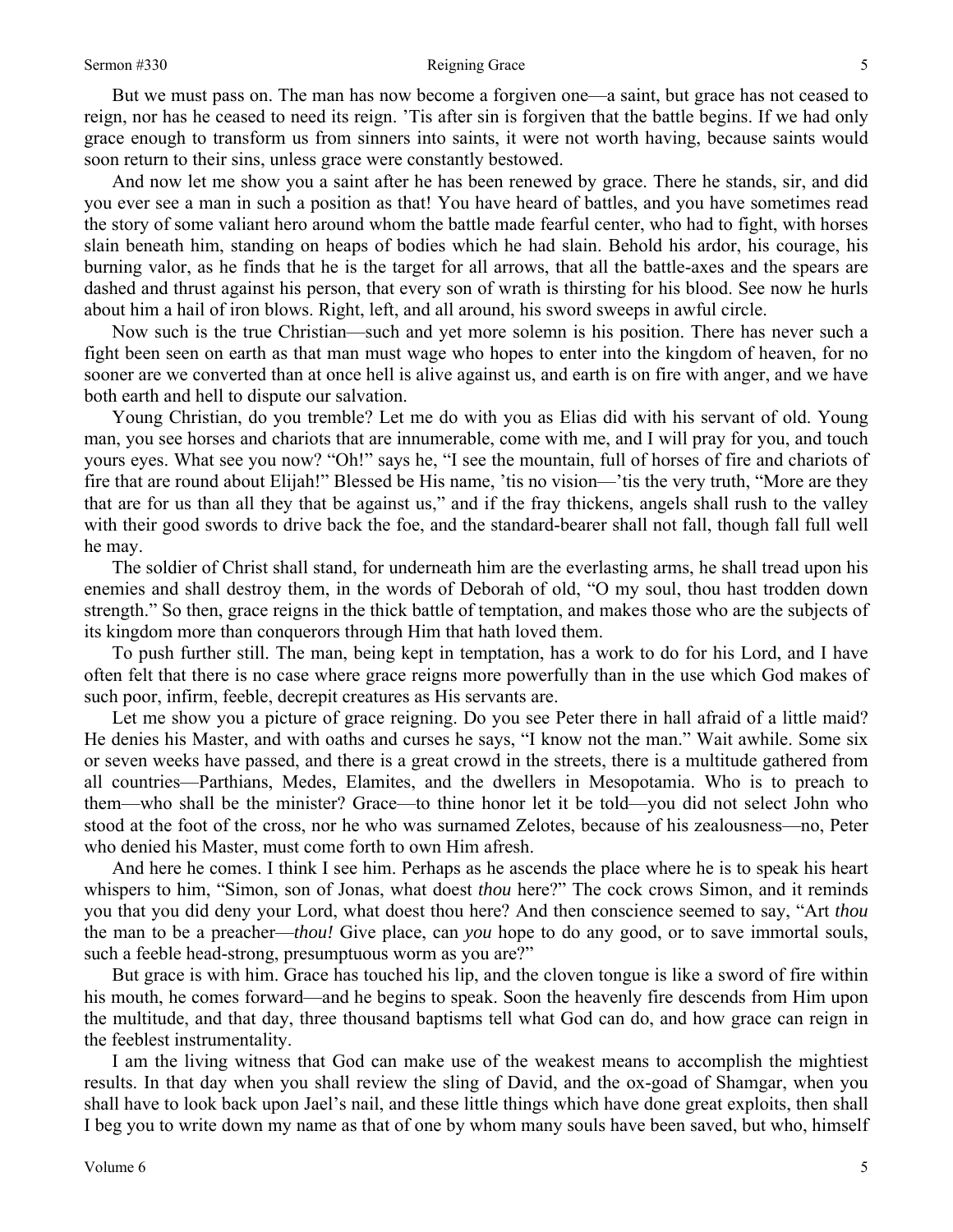has wondered more than you all, whenever God has blessed him, and whenever a soul has been saved by such an unworthy one. Grace, grace, thou canst prevail, you have done it, you can make use of the meanest instruments to produce the grandest effects, and to increase your glory among men.

I must still trespass upon you while I take you to another spot, to show you how grace can reign where you little think it would ever live at all. The sea is agitated with a great storm, and a man has just been thrown into the sea, it is Jonah. A fish has swallowed him, that fish dives into unfathomable depths, till the ocean has covered up both fish and prophet. The earth with her bars is about him for ever, the weeds are wrapped about his head.

As the creature sucks in mouthful after mouthful of its food, there lies this man, and yet he lives. Grace is there preserving his life, grace was there, even when the fish was led to swallow him. But can that man ever find deliverance? Is he not in trouble too great, and cast out from the very presence of God? Hear! he groans out of the darkness of that living prison, he begins to cry towards the temple of God. Grace, grace, come forth—she divides the sea—she speaks to Leviathan—he comes up upon the dry land, he vomits forth the prophet and he lives.

Have you ever seen the like of that in your own case? Have you ever been in a strait and a trouble so difficult that you imagined there was no deliverance? If you ever have, I turn you to your own history as an illustration of how grace can reign in redeeming you out of the most terrible trials. I tell you brethren, if all the troubles that ever came from heaven, all the persecutions that ever came from earth, and all the afflictions that ever arose from hell, could meet on your poor devoted head, the reigning grace of God would make you master of them all.

You have never need to fear. Storms are the triumph of His art, and grace can steer the ship the better for tempestuous waves. Trust in the Lord, and do good; rest thou on His grace, and hope thou in His mercy. When the water is very deep He will put His hand beneath your chin, so that you shall not lose your breath, or if you shall sink, He will sink with you, and if you should go to the very bottom, He will be at the very bottom with you. Where'er you go, He will be your companion, saying to you, "Fear not, I will help thee; I will be with thee; when thou goest through the waters thou shalt not be drowned, and when thou goest through the fire thou shall not be burned, neither shall the flame kindle upon you."

I have thus shown you grace reigning in the midst of spiritual death, spiritual bondage, spiritual despair, grace reigning in the court of judgment, grace in the battle of temptation, grace in the quagmires of infirmity, and grace triumphant also in the midst of our direst afflictions. I shall need to give you but one other picture, grace reigning in the hour of death, and triumphing in the moment of our entrance into heaven.

Last Friday evening, as I lay upon my bed, having been much tossed about, and tempted, and tried, it pleased God to visit His servant and give him somewhat to cheer him. And among many sweet thoughts which gladdened my mind, I fell into a dose, half sleeping and half waking, and I thought I saw an angel who came from the upper skies, and who had in his hand a crown.

He said to me, "Thou hast fought the good fight, behold thy reward." And I waved my hand and said, "No, no, I cannot receive it, I am not worthy of it, I cannot take it." He said, "Heaven lies before thee—enter." And I said, "No, I cannot, I deserve it not. I have no claim to any reward, no right to any rest, though it will be given to the children of God." And he looked at me, and he said, "It is of grace, and not of merit."

Then I thought I would take the crown, but lo! I awoke and the dream was over. Ay, and I mused on that a long, long while, and I thought, if heaven were by merit, it would never be heaven to me, for if I were even in it I should say, "I am sure I am here by mistake, I am sure this is not my place, 'tis not my heaven, I have no claim to it." I should walk among the redeemed with their golden harps and say, "No, no, you have what you have fought for, and have won, but I am an intruder here." I should be afraid of losing an inheritance to which I had no title, and of being cast out at last from a portion which I had no right to have obtained.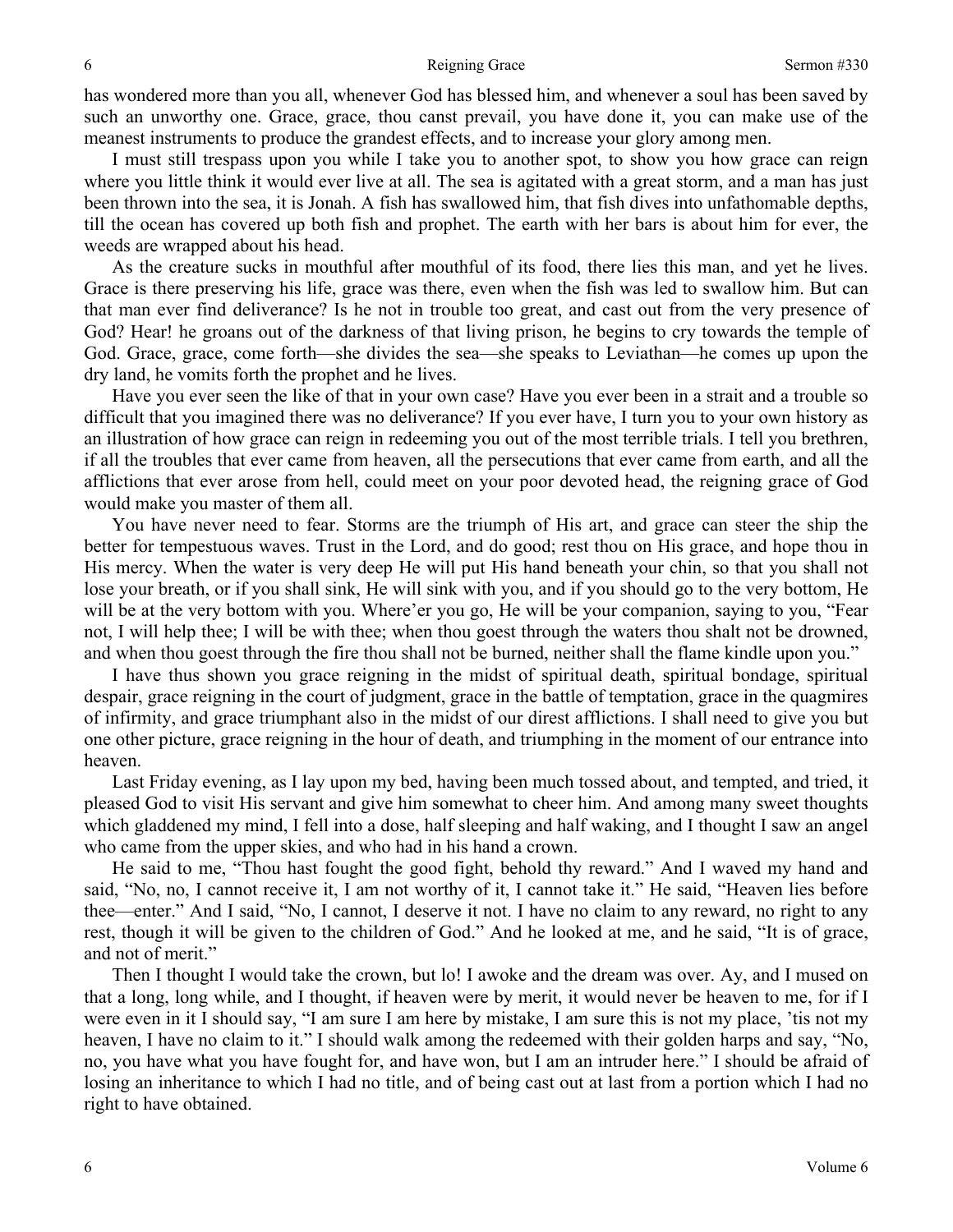#### Sermon #330 Reigning Grace

But if it be of God's grace and not of works—why then we may walk into heaven with boldness. We may receive the crown with gladness, and sit down with the redeemed with joy and confidence.

I protest I never could enter heaven, even if I might, if it were not of grace. I dare not in common honesty enter. Neither you nor I could claim a reward, or could ever dare to take it as a merited recompense. It must be given simply of God's free love and covenant faithfulness, or else indeed when given we should seem like robbers who had taken to ourselves what was not ours, and should always feel that the possession was not safe, because the title was not sound.

It is of grace then. And so, beloved, when you come to die, grace shall bear you up in the midst of Jordan, and you shall say, "I feel the bottom, and it is good." When the cold waters shall chill your blood, grace shall warm your heart. When the eye gathers the death-glaze, and the light of earth is being shut out from you for ever, grace shall lift the curtains of heaven, and give you visions of eternity, and when at last the spirit leaps from time into eternal space, then grace shall be with you to conduct you to your Father's house.

And when the judgment throne is set, grace shall put you on the right hand, grace shall robe you about with Jesu's righteousness, grace shall make you bold to stand where sinners tremble, and grace shall say to you, "Come, ye blessed of my Father, inherit the kingdom prepared for you from the foundation of the world."

## *"It lays in heaven the topmost stone, And well deserves the praise."*

And now I have conducted you into the many scenes, or rather into a few of them, where grace reigns. I want you now if you can before we close, to take by faith a view of GRACE SITTING ON ITS THRONE.

Begone vain thoughts, far removed be every worldly imagination now. We are about to come into an awful presence, and well may we cry, "Put off thy shoes from off thy feet, for the place whereon thou standest is holy ground." I think I see the throne of grace. 'Tis but through a glass darkly, but these eyes behold it. The throne is placed upon the eternal hills of God's immutable purpose and decree. Deep settled in unfailing wisdom and unswerving love these mountains never move. There they stand, while nature changes they move not, and though the sun may rise and set, they abide for ever and for evermore the same.

The throne itself, standing upon those lofty hills, has for its pedestal divine fidelity, divine faithfulness, and the eternal will of God. Did you ever see such a throne as that? The thrones of monarchs rock and reel, but this is settled and abides for ever in God's faithfulness and truth. 'Tis true that the throne of many a dynasty has been cemented by blood, and so is this indeed, but not with the blood of murdered men, or of soldiers slain in battle. To make this throne secure it is cemented with the precious blood of the Son of God, as of a lamb without blemish and without spot.

Nay, as if this did not suffice, this throne is settled by the eternal oath. God swears by Himself because He can swear by no greater, that by two immutable things wherein it was impossible for God to lie, we might have strong consolation who have fled for refuge to Christ Jesus our Lord.

Oh! grace—I see thy throne, I mark its solid base. A faithful and unchanging God lays the foundation of this throne in oaths and promises, and blood. And now look upward. Do you see the shining steps? The throne is of pure white alabaster, and every step is of solid light. The steps are the divine openings of providence as He gradually develops His mighty scheme.

And see on either side—as on the throne of Solomon there were lions that did lie upon the steps—so on either side of the steps of the throne of grace I see two lions ready to guard and protect it. And who are these? Their names are Justice and Holiness. Let any attempt to assail that throne, and Justice will devour them, and Holiness with its fiery eyes will utterly consume them.